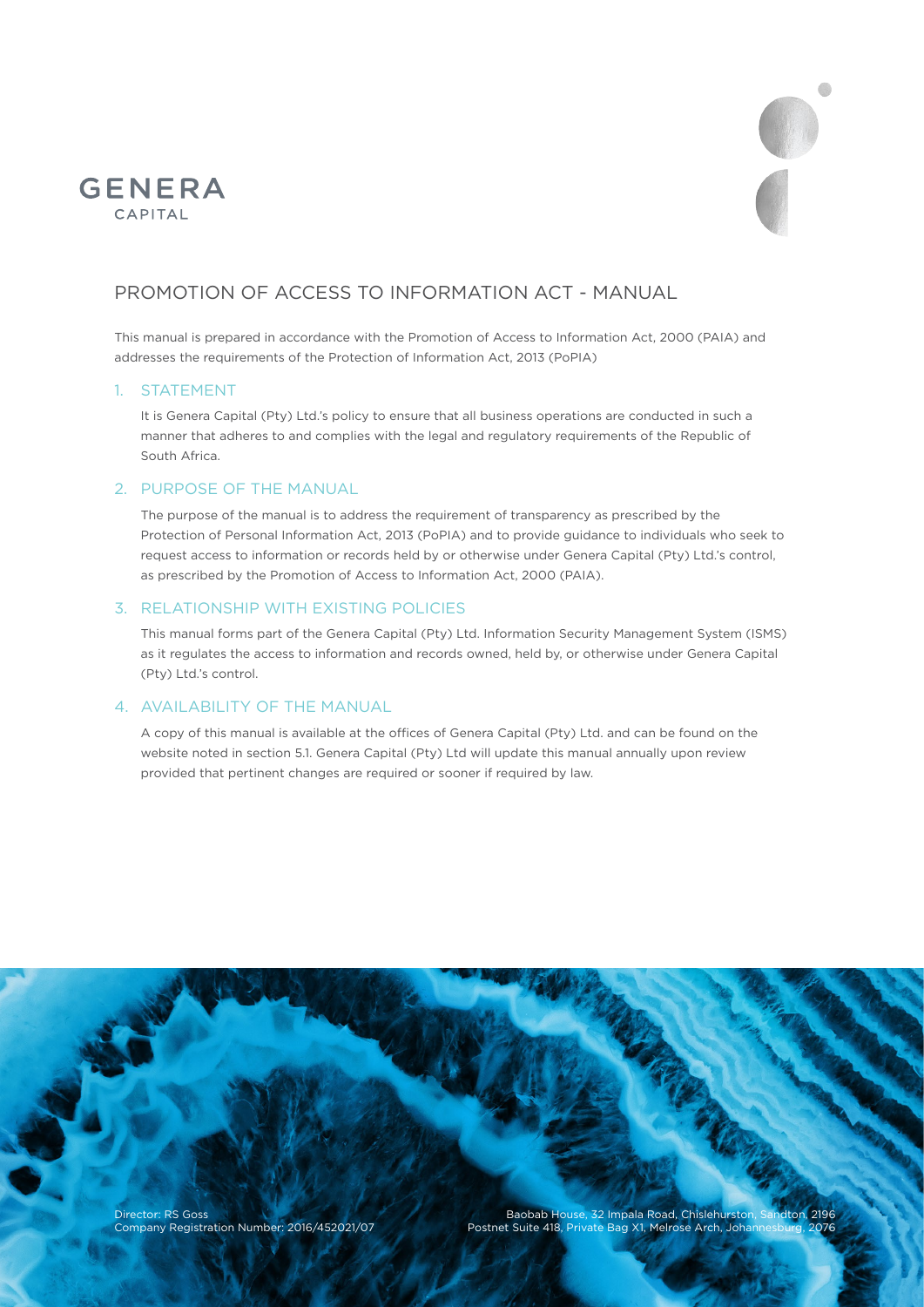## 5. COMPANY INTRODUCTION AND DETAILS OF THE INFORMATION OFFICER

## 5.1. Company Introduction

The business operational functions of Genera Capital (Pty) Ltd. are in the financial sector. Genera Capital is a privately-owned and independent business that provides investment management and asset consultancy services.

| <b>Company Details</b>  |                                                                     |
|-------------------------|---------------------------------------------------------------------|
| Registered Company Name | Genera Capital (Pty) Limited                                        |
| Trading As              | Genera Capital                                                      |
| <b>Physical Address</b> | Baobab House, 32 Impala Road, Chislehurston, Sandton, 2196          |
| Postal Address          | Postnet Suite 418, Private Bag X1, Melrose Arch, Johannesburg, 2076 |
| Contact Number          | +27(0)11 666 0733                                                   |
| <b>Email Address</b>    | contact@generacapital.global                                        |
| Website                 | https://www.genera.global                                           |

## 5.2. The Information Officer

In terms of both PoPIA and PAIA, any individual who would like to make a request for information or records held by or under the control of Genera Capital may submit a request to the Information Officer as noted below.

For details on the request procedure, please see Section 8.

| Details of the Information Officer and Deputy Information Officer(s) |                            |  |
|----------------------------------------------------------------------|----------------------------|--|
| Head of Company                                                      | Raymond Goss               |  |
| Appointed Information Officer                                        | Alon Glassman              |  |
| F-mail Address                                                       | alon@generacapital.global  |  |
| Deputy Information Officer(s)                                        | <b>Tracy Thompson</b>      |  |
| F-mail Address                                                       | tracy@generacapital.global |  |

### 6. COLLECTION AND PROCESSING OF INFORMATION (POPIA)

In terms of the PoPIA, personal information is any data that can be used to identify a person. It is defined as "information relating to an identifiable, living, natural person, and where it is applicable, an identifiable, existing juristic person".

The PoPIA prescribes eight conditions for the lawful processing of Personal Information (PI) by a Responsible Party (RP). These conditions must be reasonably adhered to as is required and deviation is prohibited unless exemptions specified in Chapter 4 of the PoPIA are applicable.

Please refer to Appendix 1 for a list of the eight conditions along with a brief definition of each.

The PoPIA makes provision for the right of the Data Subject (DS) to be informed of and consent to the collection, processing, and retention of their PI. For further details on the collection and treatment of PI, please read our privacy notice.

## 6.1. Collection and Processing

As a financial service provider Genera Capital may use records of PI primarily for the purposes of providing wealth management services and solutions to corporate and individual investors. Genera Capital may also use PI relating to third party suppliers, contractors, service providers, employees, and Investors for legitimate business purposes which are aligned with our business functions and activities.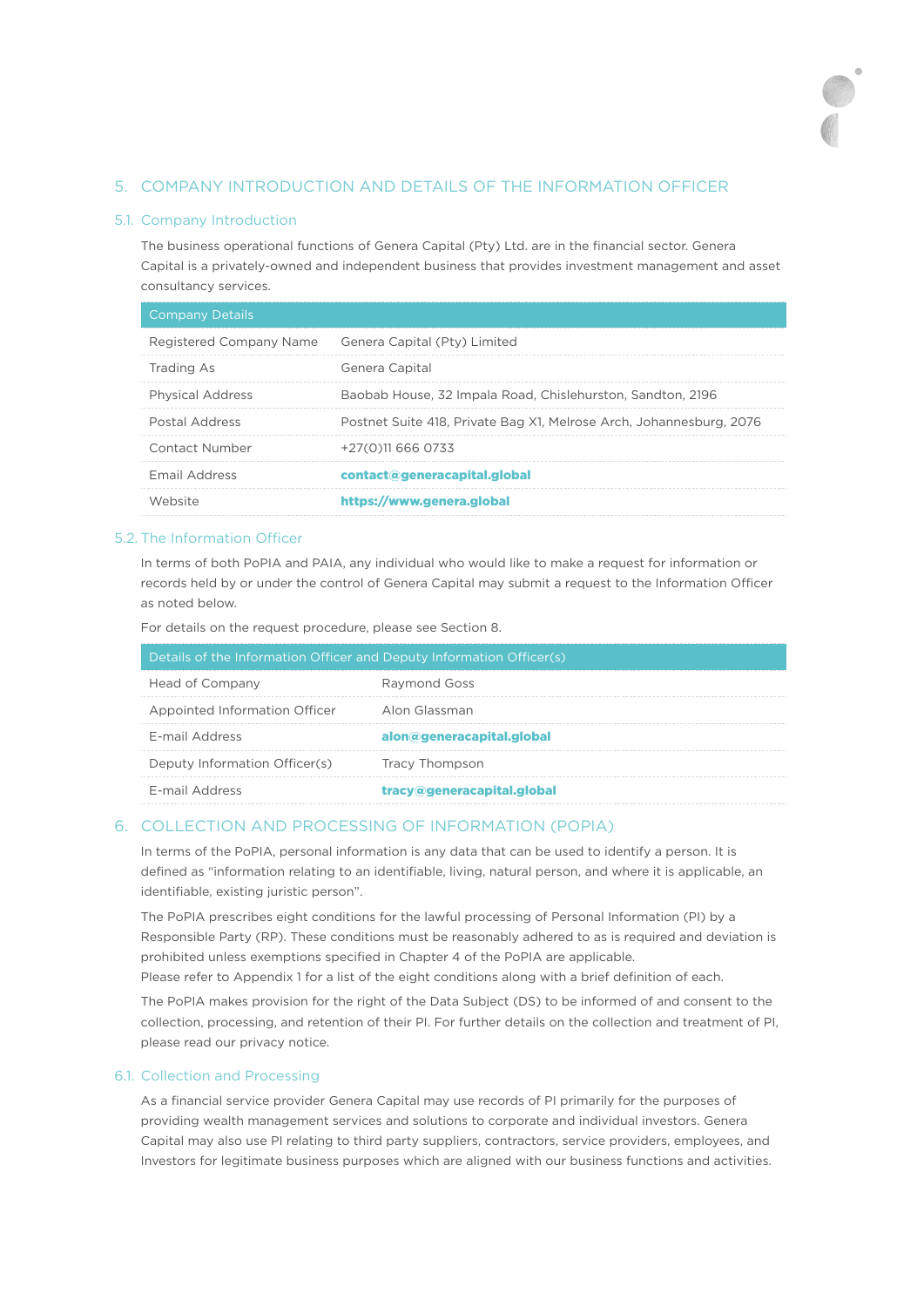## 6.2.Purpose and Categories Processed

Genera Capital collects, processes and where required retains the PI tabulated below for the following purposes:

- 6.2.1. To render services according to Investor instructions
- 6.2.2. To fulfil contractual obligations
- 6.2.3. Administration of investment portfolios
- 6.2.4. Accounts and Record keeping
- 6.2.5. To comply with Tax laws
- 6.2.6. To comply with legal and industry regulations

| Data Subject Category                                                             | <b>Information Processed</b>                                                                                                                                                                                                                                                                                                                                                                                                                                                                                                     |
|-----------------------------------------------------------------------------------|----------------------------------------------------------------------------------------------------------------------------------------------------------------------------------------------------------------------------------------------------------------------------------------------------------------------------------------------------------------------------------------------------------------------------------------------------------------------------------------------------------------------------------|
| Directors                                                                         | Identity numbers, Names, FICA documentation.                                                                                                                                                                                                                                                                                                                                                                                                                                                                                     |
| Employees, Potential<br>Employees, New<br>Recruits                                | Name, Surname, South African identity number or other identifying<br>number, contact details, physical and postal address, date of birth, age,<br>marital status, race, disability, information, employment history, criminal<br>background checks, fingerprints, CVs, education history, banking details,<br>income tax reference number, remuneration and benefit information,<br>health information, details related to employee performance, disciplinary<br>procedure information                                           |
| Consultants/<br>Contractors                                                       | This will be dependent on the nature of the services provided to Genera<br>Capital but may include any of the details in the categories for Employees<br>and/or Service providers.                                                                                                                                                                                                                                                                                                                                               |
| Service Providers:<br>including Outsourced/<br>Hosted Services.<br>Auditors, etc. | Company registration details, identity numbers, BEE certificates, tax<br>clearance, income tax and VAT registration details, payment information<br>including bank account numbers, invoices, contractual agreements,<br>addresses, contact details.                                                                                                                                                                                                                                                                             |
| Advisers, Brokers,<br>Consultants                                                 | Licence Numbers, Physical addresses, Contact details, Compliance officer<br>details, fit and proper records.                                                                                                                                                                                                                                                                                                                                                                                                                     |
| Investors - Natural<br>Persons<br>(Current, Prospective,<br>and Historic)         | Name, Surname, South African identity number or other identifying number<br>(e.g., passport), date of birth, age, marital status, citizenship, telephone<br>numbers, email address, physical and postal addresses, income tax number,<br>financial information (e.g., remuneration, fund credits, benefits statements,<br>investment portfolio details), banking information including account<br>numbers, health information, FICA documentation.<br>May also include the personal information of children /minors, if they are |
|                                                                                   | listed as beneficiaries or dependants.                                                                                                                                                                                                                                                                                                                                                                                                                                                                                           |
| <b>Trustees and Principal</b><br><b>Officers</b>                                  | Identity numbers, Names, Employer, Occupation, Business address,<br>Residential address, Copies of identity documentation, Proof of residence,<br>Contact numbers, Email addresses.                                                                                                                                                                                                                                                                                                                                              |
| Investors - Juristic<br>Persons<br>(Current, Prospective,<br>and Historic)        | Entity name, registration number, tax-related information, contact details<br>for representatives, FICA documentation, trustee personal information (as<br>for Natural Persons).                                                                                                                                                                                                                                                                                                                                                 |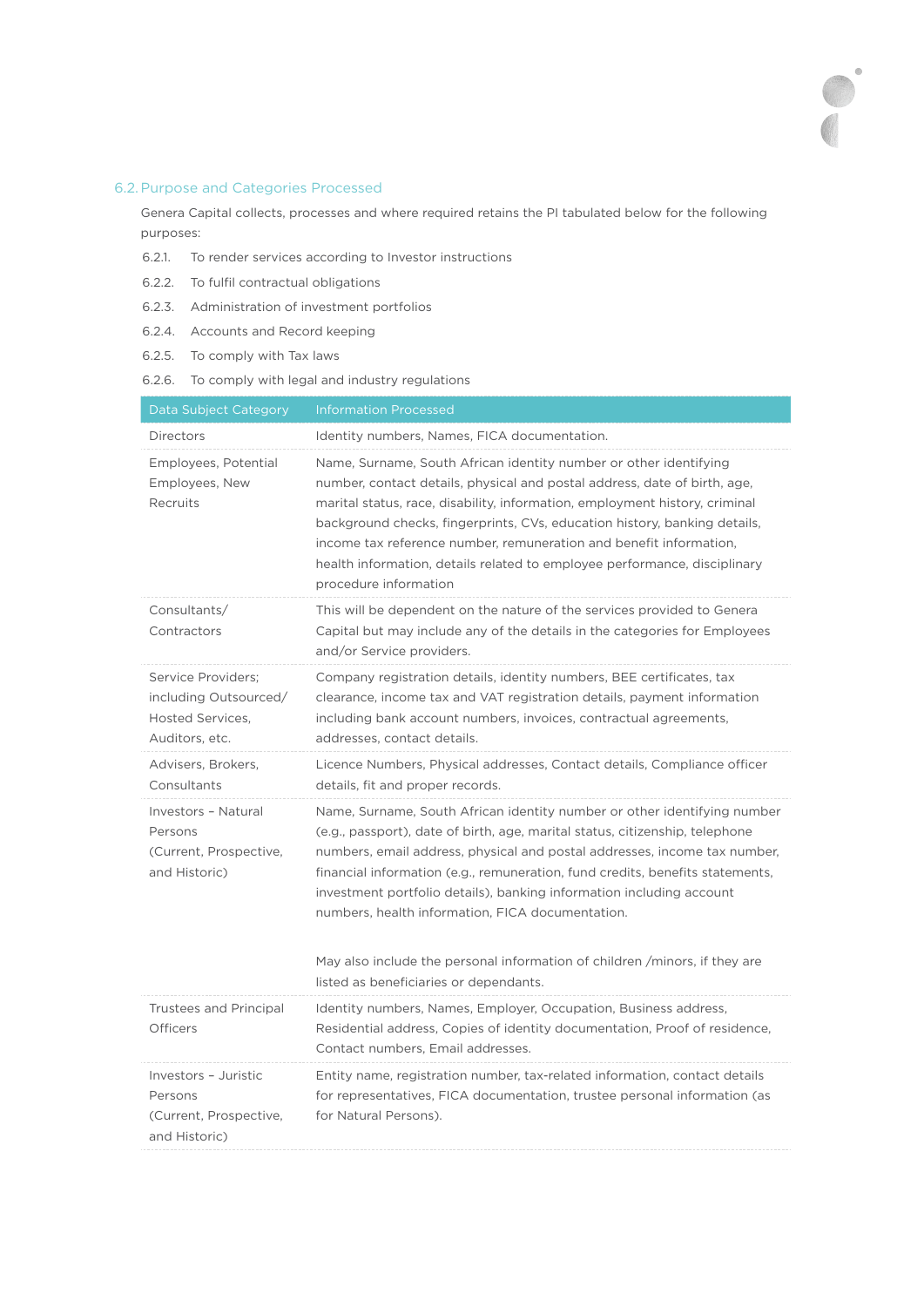#### 6.3.Sharing of Personal Information

Genera Capital may at times share PI referenced in section 6.2 with Third Parties for the purposes of providing products and services to corporate and individual investors, and employees. Personal Information may also be shared to fulfil contractual obligations and for any other legal obligations we might have. Below is a non-exhaustive list of recipients with whom PI may be shared:

- 6.3.1. Regulators and Law enforcement agencies
- 6.3.2. Reporting provider
- 6.3.3. Investment Platform
- 6.3.4. Banks
- 6.3.5. Trust Companies and Custodians
- 6.3.6. Audit Firm
- 6.3.7. The South African Revenue Service (SARS)
- 6.3.8. The South African Reserve Bank (SARB)
- 6.3.9. Insurers
- 6.3.10. Brokers, Consultants, and other intermediaries
- 6.3.11. Retirement Fund Trustees and Principal Officers
- 6.3.12. Recruitment Agencies may collect personal information on behalf Genera Capital.

## 6.4.Trans-border/Cross Border Flow of Personal Information

Where necessary and with prior consent from the DS, Genera Capital may at times further process PI with Third Parties situated in other countries. In such instances, Genera Capital will ensure that the intended recipients of PI have adequate safeguards in place that align to Chapter 3 of the PoPIA for the protection and lawful processing of PI.

#### 6.5.Retention and Security

- 6.5.1. Genera Capital retains personal information for the period required to achieve the purpose for which the PI was collected. However, legal, and regulatory requirements may at times dictate an extended retention period.
- 6.5.2. Genera Capital endeavours to employ the best efforts through the continuous assessment, development, and implementation of the ISMS framework to ensure that reasonable protection of the confidentiality, integrity, and availability of PI is maintained.

#### 7. RELATED RECORDS/INFORMATION HELD AND APPLICABLE LEGISLATION (PAIA)

PAIA grants any requester access to records held or controlled by a private body, if the record of information is required for the exercise or protection of any rights, referencing in particular, personal information rights as described in PoPIA.

This section serves as guidance to the records that are held by and includes records related to Genera Capital business operations.

Requestors must take into consideration applicable prescribed fees for reproduction where access is granted (see Section 10 of this document).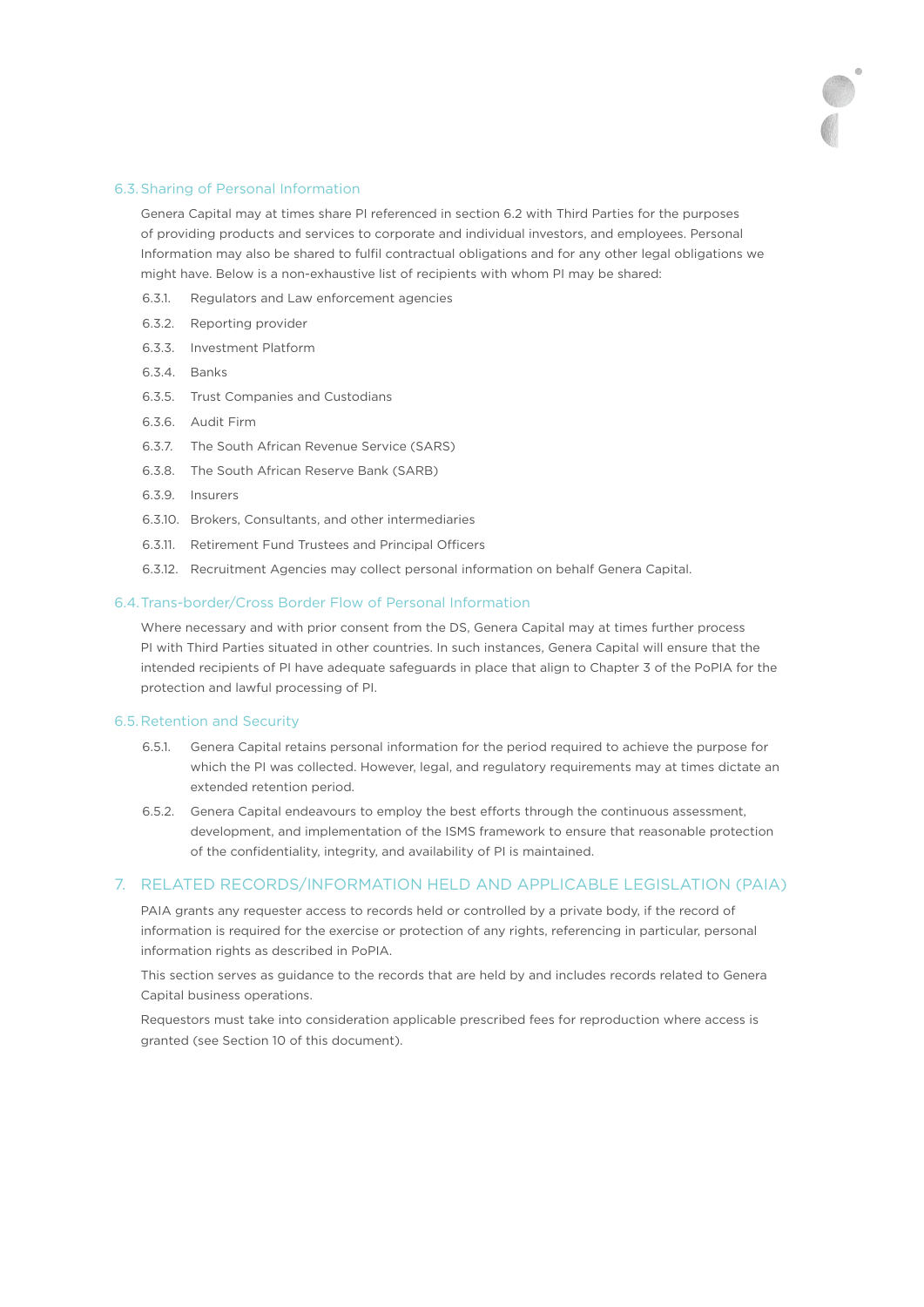# 7.1. Records relating to Genera Capital are provided below:

(Please see Reason Key in section 7.2).

| Records Held/Controlled                                         | Disclosed<br>May Be | May Not Be Disclosed | imited Disclosure | May Not Be Refused |
|-----------------------------------------------------------------|---------------------|----------------------|-------------------|--------------------|
| <b>Public and Investor Relations</b>                            |                     |                      |                   |                    |
| Investor Corporate Releases                                     | 1                   |                      |                   |                    |
| Media Releases                                                  | 1                   |                      |                   |                    |
| Company Secretarial and Legal                                   |                     |                      |                   |                    |
| <b>Statutory Records</b>                                        |                     | 12                   |                   |                    |
| <b>Incorporation Documents</b>                                  | 1                   |                      |                   |                    |
| Evidence of Executive, Board and Shareholder<br>Decisions Taken | 1                   | 12                   |                   |                    |
| Share Register                                                  | 1                   | 12                   |                   |                    |
| <b>General Contract Information</b>                             |                     |                      |                   |                    |
| <b>Financial Records</b>                                        |                     |                      |                   |                    |
| <b>Audited Financial Statements</b>                             |                     | 12                   |                   |                    |
| Tax, VAT, and PAYE Records                                      |                     | 12                   |                   |                    |
| Management Accounts                                             |                     | 12                   |                   |                    |
| <b>Human Resources</b>                                          |                     |                      |                   |                    |
| Employee/Staff Records                                          |                     | 5 & 9                | 4                 |                    |
| <b>Employment Contracts</b>                                     |                     | 5                    | 4                 |                    |
| Policies and Procedures                                         |                     | 12                   |                   |                    |
| Health and Safety Records                                       |                     | 5, 8, & 9            | $\overline{4}$    |                    |
| Employment Equity Plan                                          |                     | 12                   |                   |                    |
| Training and Development Records                                |                     | 12                   |                   |                    |
| <b>Medical Records</b>                                          |                     |                      | $\overline{4}$    |                    |
| Payroll Records                                                 |                     | 5                    | $\overline{4}$    |                    |
| Investment and Support Services                                 |                     |                      |                   |                    |
| <b>Investment Policy Documents</b>                              |                     | 12                   |                   |                    |
| Economic Reports and Forecasts                                  |                     | 12                   |                   |                    |
| Research Reports                                                |                     | $12 \overline{ }$    |                   |                    |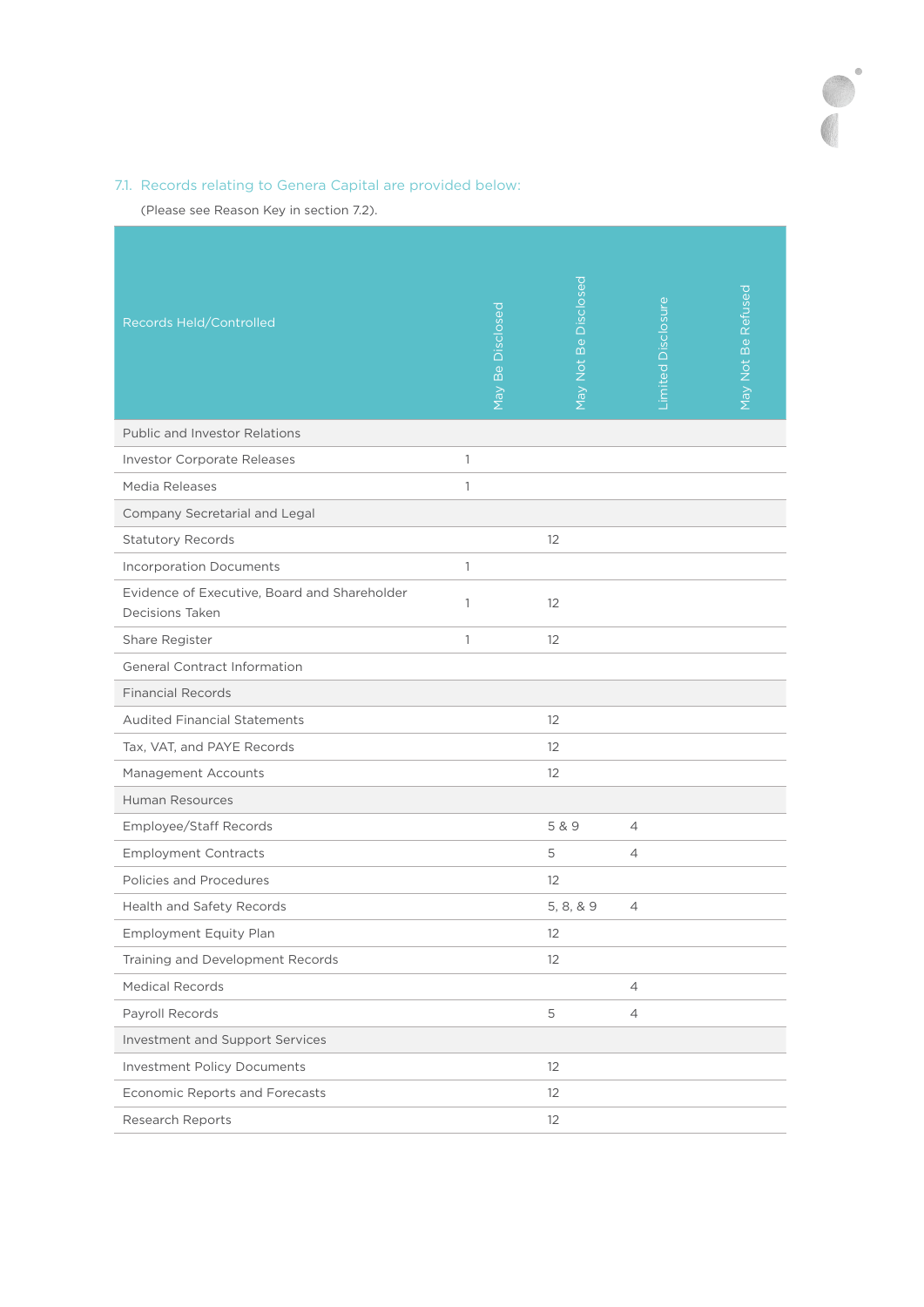| Records Held/Controlled                  | Disclosed<br>Be<br><b>May</b> | Disclosed<br>Be<br>May Not | <b>Limited Disclosure</b> | May Not Be Refused |
|------------------------------------------|-------------------------------|----------------------------|---------------------------|--------------------|
| <b>Board Committee Submissions</b>       |                               | 12                         |                           |                    |
| Property Investments                     |                               | 12                         |                           |                    |
| Sales and Marketing                      |                               |                            |                           |                    |
| Market Information                       |                               | 12 & 13                    |                           |                    |
| Research Information                     |                               | 13                         |                           |                    |
| <b>Public Customer Information</b>       | $\mathbf{1}$                  |                            |                           |                    |
| Performance and Sales Records            |                               | 12 & 2                     |                           |                    |
| <b>Customer Databases</b>                |                               | 12                         |                           |                    |
| Marketing and Product Strategies         |                               | 12                         |                           |                    |
| <b>Information Risk Management</b>       |                               |                            |                           |                    |
| <b>Business Continuity Plan</b>          |                               | 9 & 12                     |                           |                    |
| Disaster Recovery Plan                   |                               | 9 & 12                     |                           |                    |
| Incident Response Plan                   |                               | 9 & 12                     |                           |                    |
| Documented Information Security Controls |                               | 12                         |                           |                    |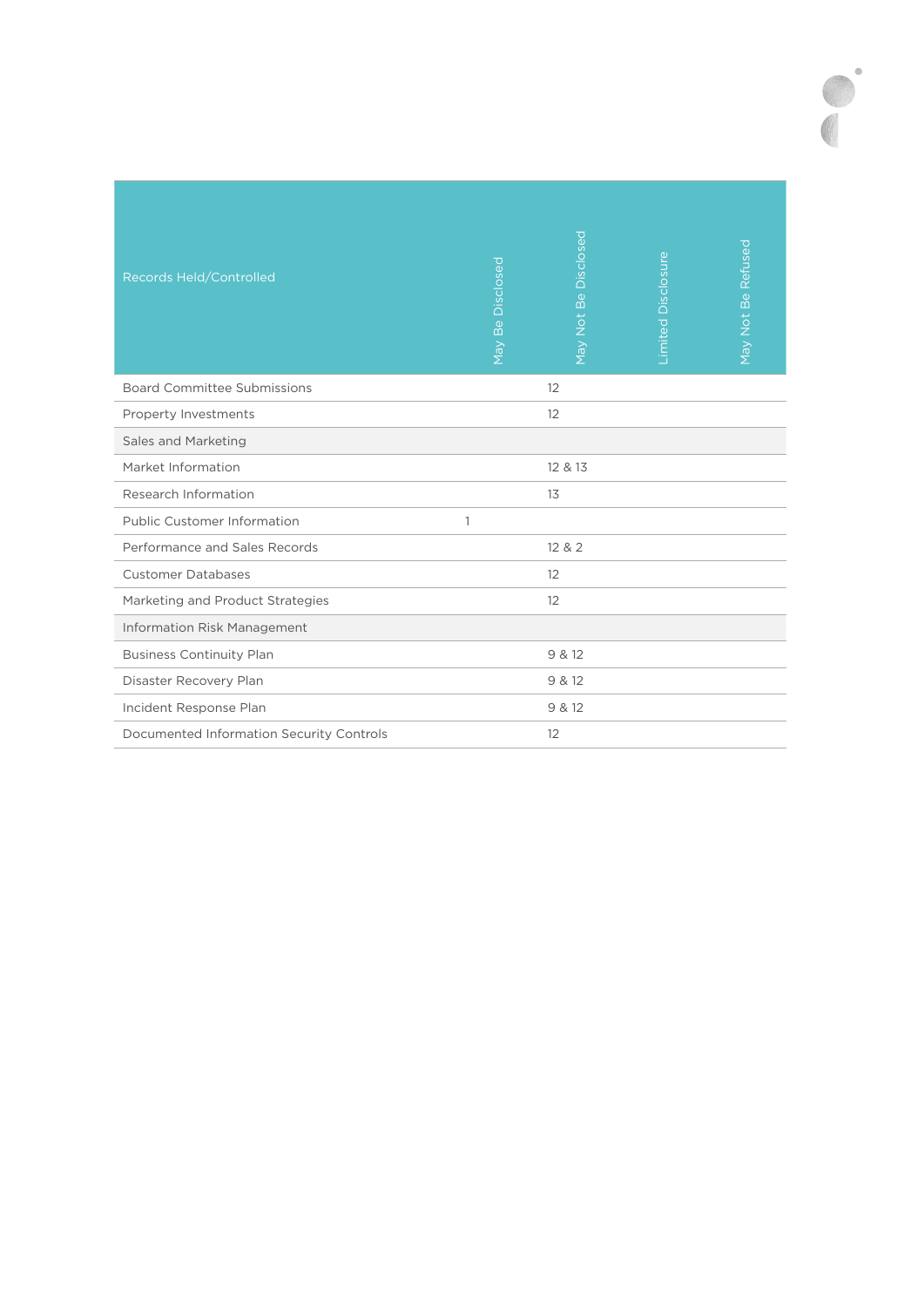#### 7.2. Reason Key

| Reason<br>Code  | Explanation                                                                                                                     |
|-----------------|---------------------------------------------------------------------------------------------------------------------------------|
| 1               | Publicly accessible                                                                                                             |
| 2               | Request received after the commencement of legal proceedings (criminal or civil) - PAIA<br>Section 7                            |
| 3               | Subject to copyright                                                                                                            |
| $\overline{4}$  | Personal information that belongs to the requester of the information - PAIA Section 61                                         |
| 5               | Unreasonable disclosure                                                                                                         |
| 6               | Likely to harm the commercial or financial interests of third party - PAIA Section 64(a)(b)                                     |
| 7               | Likely to harm the company or third party in contract or other negotiations - PAIA Section<br>64(c)                             |
| 8               | Would breach a duty of confidence owed to a third party in terms of an agreement - PAIA<br>Section 65                           |
| 9               | Likely to compromise the safety of individuals or protection of property - PAIA Section 66                                      |
| 10 <sup>°</sup> | Legally privileged document - PAIA Section 67                                                                                   |
| 11              | Environmental testing: investigation which reveals public safety; environmental risks - PAIA<br>Section 64(2) and Section 68(2) |
| 12              | Commercial information of private body - PAIA Section 68                                                                        |
| 13              | Likely to prejudice research and development information of the company or a third party -<br>PAIA Section 69                   |
| 14              | Disclosure in public interest - PAIA Section 70                                                                                 |

### 7.3. Available Records in relation to Legislation

Genera Capital hold records for the purposes of PAIA in relation to, among others, the below listed main laws. Requesters may request access to information in terms of the legislation provided below:

- 7.3.1. Basic Conditions of Employment Act 75 of 1997
- 7.3.2. Collective Investment Schemes Control Act 45 of 2002
- 7.3.3. Companies Act 71 of 2008
- 7.3.4. Companies Amendment Act 3 of 2011
- 7.3.5. Compensation for Occupational Injuries and Diseases Act 130 of 1993
- 7.3.6. Constitution of the Republic of South Africa
- 7.3.7. Consumer Protection Act 68 of 2008
- 7.3.8. Divorce Act 70 of 1979
- 7.3.9. Financial Advisory and Intermediary Services Act 37 of 2002
- 7.3.10. Financial Intelligence Centre 38 of 2001
- 7.3.11. Financial Sector Regulation Act 9 of 2017
- 7.3.12. Income Tax Act 58 of 1962
- 7.3.13. Insurance Act 18 of 2017
- 7.3.14. Labour Relations Act of 1995
- 7.3.15. Long-Term Insurance Act 52 of 1998
- 7.3.16. National Credit Act 34 of 2005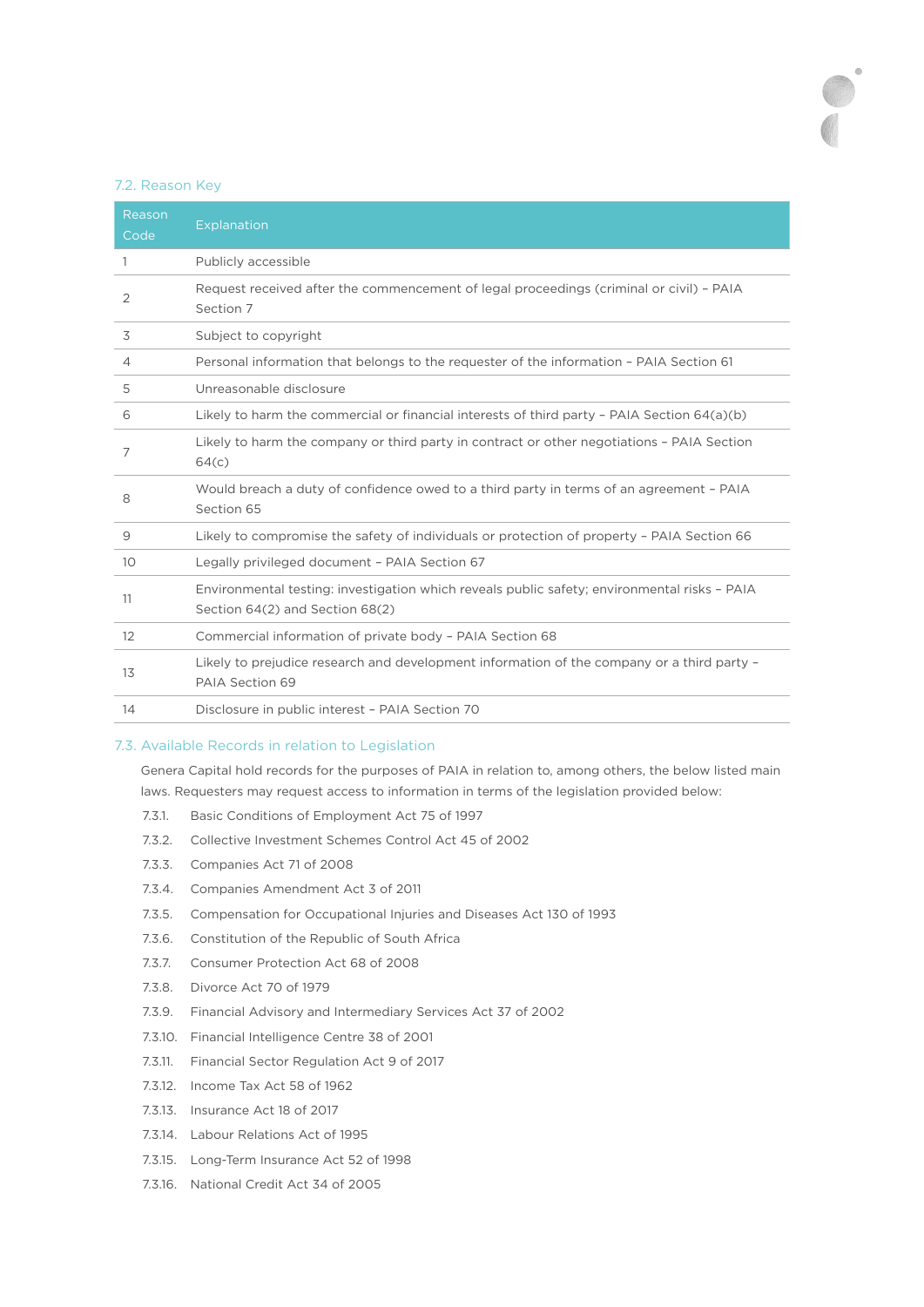- 7.3.17. Occupational Health and Safety Act 85 of 1993
- 7.3.18. Pension Funds Act 24 of 1956
- 7.3.19. Prescription Act 68 of 1969
- 7.3.20. Promotion of Access to information Act 2 of 2000
- 7.3.21. Protection of Personal Information Act 4 of 2013
- 7.3.22. Value Added Tax Act 89 of 1991

## 8. ACCESS TO INFORMATION AND RECORDS

#### The Request Procedure

In accordance with the PAIA section 53 (2), the Personal Requester/Requester must comply with the below stated procedural requirements and pay the related fees when requesting access to information or records held by Genera Capital.

- 8.1. The Personal Requester/Requester must complete the prescribed Form C and submit the completed form to the Information Officer noted in Section 5.2.
- 8.2. The Personal Requester/Requester must also supply sufficient details in the request to enable the Information Officer to identify the Personal Requester/Requester and to locate the requested information or record. The Personal Requester/Requester must also state which form of access is required and how he/she/it wish to be informed of the decision.
- 8.3. The Personal Requester/Requester must also specify the right that he/she/it is seeking to exercise or protect and explain why access to the requested information, record(s), or other details is necessary to exercise or protect the specified right.
- 8.4. The Personal Requester must supply proof of identity when submitting a request for access to information or records pertaining to himself/herself/itself.
- 8.5. Such a requester is exempt from paying a request fee but is liable to pay where applicable the reproduction fee.
- 8.6. If a request is made on behalf of another person, the Requester must submit satisfactory proof of the capacity in which the request is being made.
- 8.7. The Information Officer must inform the Requester of the required non-refundable fee to be paid before the request is processed further.
- 8.8. Should the Requester dispute the payment of a fee, the Requester may lodge a complaint with the Information Regulator or an application to court against the tender or payment of the request fee.
- 8.9. Should a Personal Requester/Requester require assistance with or have queries regarding this procedure, he/she/it may contact the Information Officer on the details provided in Section 5.2.

## 9. THE DECISION MAKING PROCESS

#### 9.1. Processing Time

- 9.1.1. The Information Officer must process the request within 30 days.
- 9.1.2. The processing time will only commence once the Personal Requester/Requester has supplied all the required information in clauses 8.1.1 through 8.1.3., where applicable 8.1.4. to the Information Officer
- 9.1.3. The Information Officer within the initial 30 days may request for an extension not exceeding an additional 30 days if:
- 9.1.3.1. The request is for a large number of records/information or requires a search through a large number of records.
- 9.1.3.2. The request requires consultation with a third party before a decision can be made.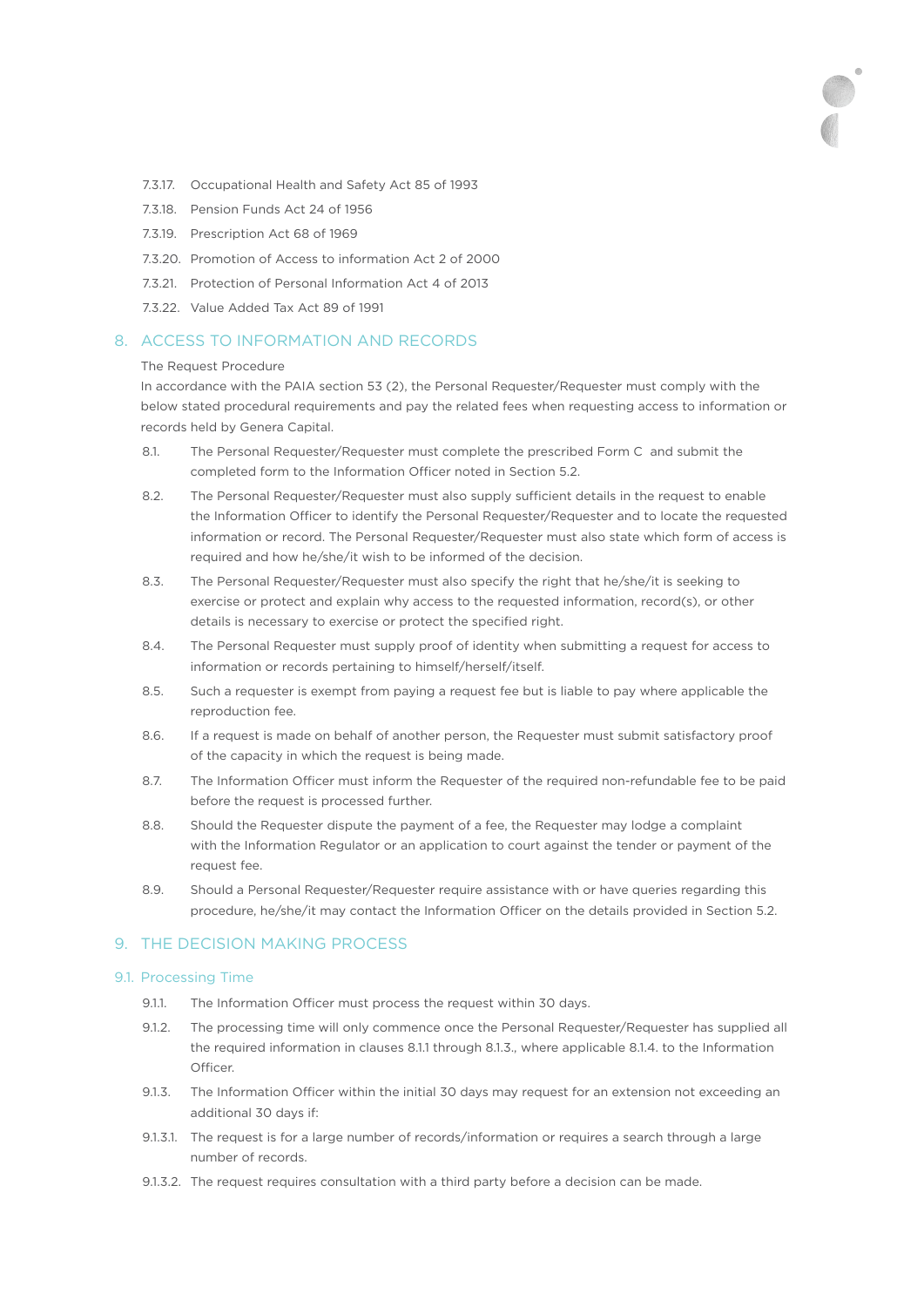#### 9.2. Notification Process

- 9.2.1. If the request for access is granted; the Information Officer must give written notification to the Personal Requester/Requester of the decision, the form of access that has been granted and the related fees that are due (See Section 10).
- 9.2.2. If the request for access is declined; the Information Officer must give written notification to the Personal Requester/Requester of the decision and provide the reason for refusal as well as the provisions in Chapter 4 of the PAIA whereupon the decision was based.
- 9.2.3. Personal Requesters/Requesters may contact the Information Officer for further information regarding:
- 9.2.3.1. The reason for the refusal or
- 9.2.3.2. The manner of access if the request is granted.

### 10. REQUEST FEES

The applicable fees will be calculated according to the below:

| <b>General Fee Structure</b>                    |                           |
|-------------------------------------------------|---------------------------|
| Activity                                        | Applicable Fees excl. VAT |
| Request Fee (Personal Requesters Exempt)        | R50,00                    |
| Location and preparation for disclosure         | R30,00 per hour           |
| Deposit Fee                                     |                           |
| Postal Fee                                      |                           |
| <b>Courier Fee</b>                              |                           |
| Reproduction Fee Structure                      |                           |
| Activity                                        | Applicable Fees excl. VAT |
| Copy per A4 Page                                | R <sub>1,10</sub>         |
| Printing per A4 Page                            | RO,75                     |
| Copy on a Compact Disc (CD)                     | R70,00                    |
| Transcription of Visual Images per A4 Page      | R40.00                    |
| Copy of a Visual Image                          | R60,00                    |
| Transcription of an Audio Recording per A4 Page | R20,00                    |
| Copy of an Audio Recording                      | R30,00                    |
|                                                 |                           |

## 11. RIGHT OF APPEAL

Dissatisfied Personal Requesters/Requesters and Third Parties have the right to appeal the decision of the Information Officer.

## 11.1. Remediation Available

- 11.1.1. The decision of the Information Officer is final. Genera Capital does not have an internal appeal procedure.
- 11.1.2. Within 30 days of receiving notice of the decision, a dissatisfied Personal Requester/Requester may lodge a complaint with the Information Regulator or apply to a Court for relief against the decision of the Information Officer.
- 11.1.3. Within 30 days of receiving notice of the decision to grant access to information or records, where such information/records relate to a third party, the third party may lodge a complaint to the Information Regulator or apply to a Court for relief.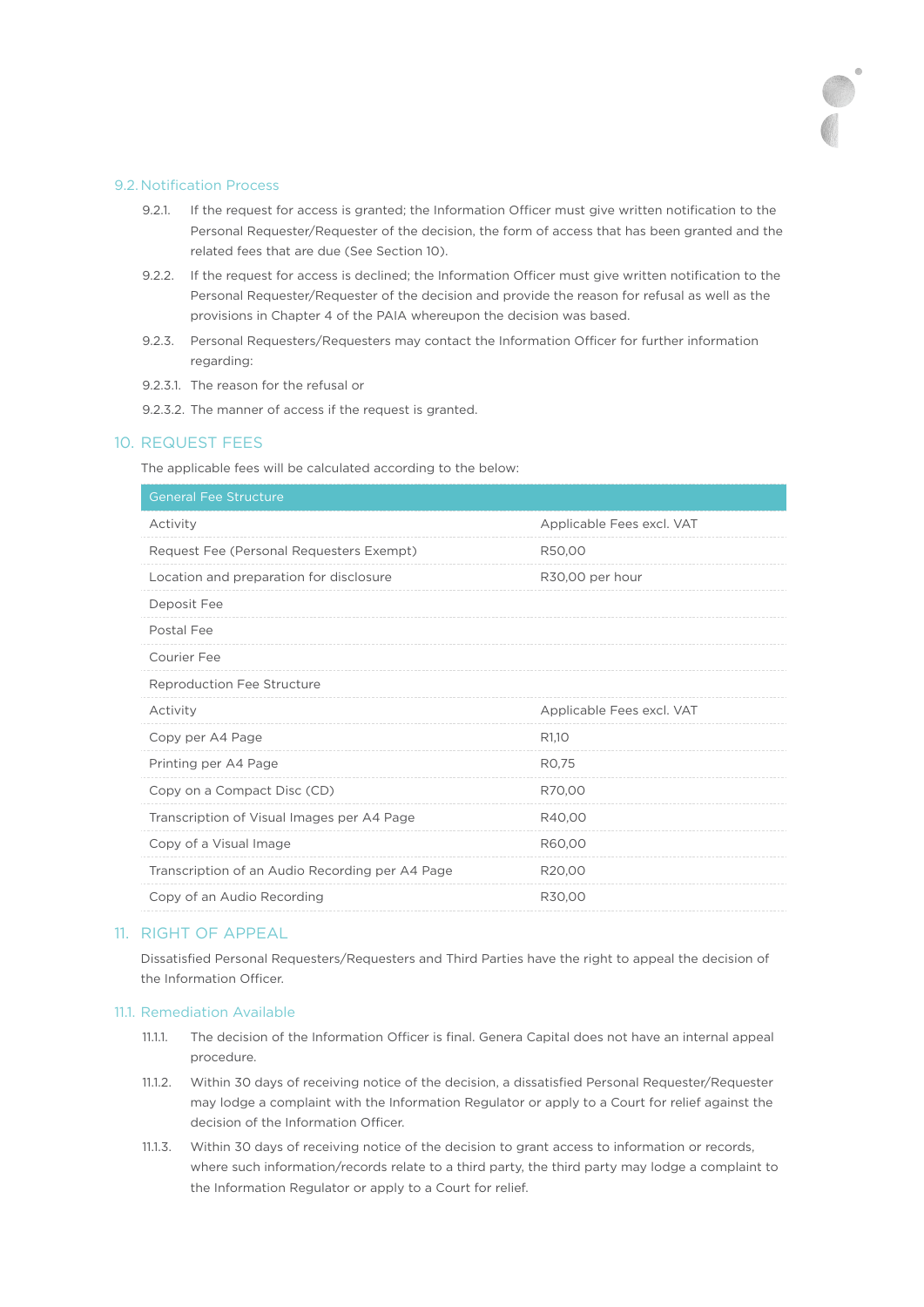- 11.1.4. For the purposes of PAIA and PoPIA, the Courts that have jurisdiction over these applications are:
- 11.1.4.1. Constitutional Courts,
- 11.1.4.2. High Courts,
- 11.1.4.3. Another Court of similar status and
- 11.1.4.4. A Magistrates Court designated by the Minister of Justice and Constitutional Development and which is presided over by a designated Magistrate.

### 12. THE INFORMATION REGULATOR

In terms of PoPIA, should a DS believe that their PI is being unlawfully collected, processed and/or retained, the DS may lodge a complaint with the Information Regulator.

In terms of PAIA, should a Personal Requester/Requester be dissatisfied with the decision of the Information Officer regarding a request for access, the Personal Requester/Requester may lodge a complaint to the Information Regulator.

A guide on how to use The Acts will be made available by the Information Regulator.

Data Subjects/Requesters can direct queries pertaining to The Acts to the Information Regulator using the contact information provided below:

| The Office of the Information Regulator |                                   |  |
|-----------------------------------------|-----------------------------------|--|
| <b>Chief Executive Officer</b>          | Mr Marks Thibela                  |  |
|                                         | <b>JD House</b>                   |  |
| <b>Physical Address</b>                 | 27 Stiemans Street                |  |
|                                         | Braamfontein                      |  |
|                                         | Johannesburg, 2001                |  |
| Postal Address                          | P.O Box 31533                     |  |
|                                         | Braamfontein, Johannesburg        |  |
|                                         | 2017                              |  |
| Contact Number                          | +27 (0) 10 023 5200               |  |
| Email Addresses                         | inforeg@justice.gov.za            |  |
|                                         | POPIAComplaints.IR@justice.gov.za |  |
|                                         | PAIAComplaints.IR@justice.gov.za  |  |
|                                         |                                   |  |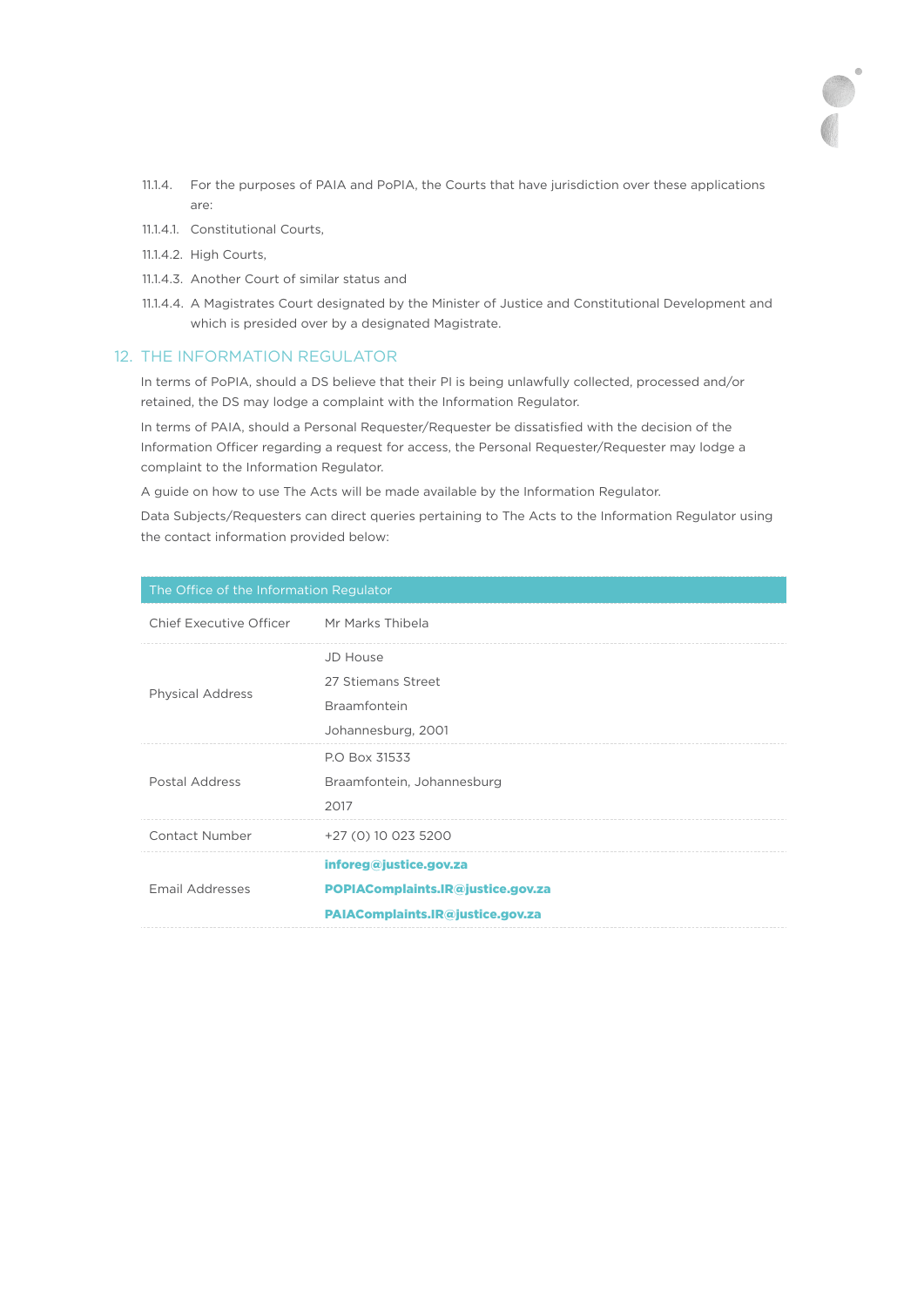# 13. GLOSSARY

| Term               | Description/Definition                                                                                                                          |
|--------------------|-------------------------------------------------------------------------------------------------------------------------------------------------|
| PAIA               | Promotion of Access to Information Act                                                                                                          |
| PoPIA              | Protection of Personal Information Act                                                                                                          |
| <b>ISMS</b>        | Information Security Management System                                                                                                          |
| PI                 | Personal Information                                                                                                                            |
| <b>RP</b>          | Responsible Party                                                                                                                               |
| DS                 | Data Subject                                                                                                                                    |
| Private Body       | A natural person who carries or has carried on any trade, business, or<br>profession.                                                           |
| Requester          | Any juristic or natural person requesting access to information, records,<br>or other details to exercise or protect a right.                   |
| Personal Requester | A person seeking access to a record containing their own personal<br>information.                                                               |
| Juristic Person    | A body recognized by the law as being entitled to rights and duties in the<br>same way as a natural person, the common example being a company. |
| Natural Person     | An identifiable, living individual human being entitled to certain rights<br>and duties.                                                        |
| SARS               | South African Revenue Service                                                                                                                   |